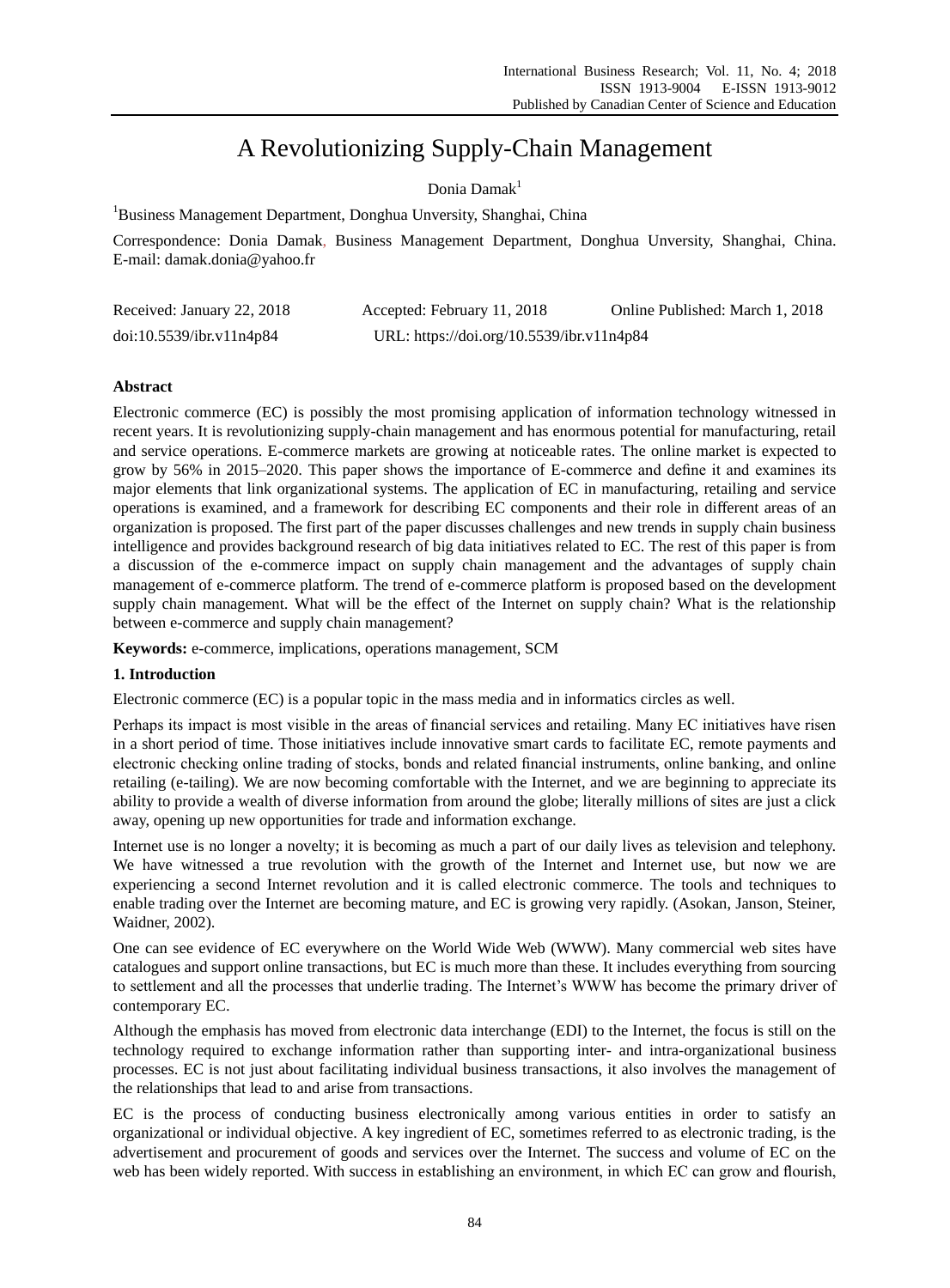every computer can become a window open to every business, large and small, around the globe.

The electronic medium we call the Internet has the potential to reduce actual transaction time and processing time dramatically, while at the same time making information available globally. Internet-based EC has been embraced as a means of reducing operational cost and as a high potential means of generating revenue. The ubiquity of the web and the availability of browsers across different platforms provide a common base upon which EC applications can be built, especially in the enterprise.

This common platform has reduced the significance of issues pertaining to software distribution and software installation, thus encouraging the expansion of EC via Intranets, Extranets and the Internet.

EC provides new channels for the global marketing of tangible goods and presents opportunities to create new businesses providing information and other knowledge-based intangible products. Although most EC is currently at the inter-corporate and inter-organizational level, services targeted at individual customers are evolving rapidly. The Internet is the most obvious example of this and is a major catalyst in the diffusion of EC, helping to foster a common environment for electronic transactions of all kinds (Morphett, 2001). EC encompasses all forms of interactive business transactions, which are facilitated by networks of computers.

EC is expanding because of the greater number of businesses and individuals who are able to use these networks and the growing number of ways in which businesses can conduct transactions electronically with other organizations and directly with consumers.

At present, business-to-business, EC seems still to be of greater volume than business-to-consumer EC, but this may change in the future. These trends are important to the global economy and to the economy of individual countries because EC contributes to economic efficiency.

EC contributes to economic efficiency in five important ways. They are as follows: (a) shrinking distances and timescale, (b) lowering distribution and transaction costs, (c) speeding product development, (d) providing more information to buyers and sellers and (e) enlarging customer choice and supplier reach (Levis, 2006).

The organization of this paper is as follows:

Section 2 presents the details and major elements of EC. Section 3 examines the application of EC in different areas of manufacturing, retailing, and service organizations. A framework describing the impact of EC on operations is proposed in Section 4. Finally, Section 5 presents a summary of findings and conclusions.

#### **2. Definition of and Major Elements of E-commerce**

EC is an emerging area that encompasses processes directly and indirectly related to the buying, selling and trading of products, services and information via computer networks – including the Internet. (Kalakota and Whinston, 2007) define EC from these four perspectives:

(a) Communication perspective – EC is the deliverer of information, products/services or payments over telephone lines, computer networks or any other electronic means, (b) business process perspective – EC is the application of technology towards the automation of business transactions and work flows, (c) service perspective – EC is a tool that addresses the desire of firms, consumers and management to cut service costs while improving the quality of goods and increasing the speed of service delivery and (d) online perspective  $-$ EC provides the capacity to buy and sell products and information as well as other online services.

It is obvious that EC can be described in many ways. Perhaps the most useful description of EC would link it to trading: EC is trading by means of new communications technology. It includes all aspects of trading; including commercial market creation, ordering, supply chain management and the transfer of money. EC is actually a generic title that describes a range of technologies and practices that are now available to improve the effectiveness of trading relationships. At the application level, typical technologies would include: telephone, fax, EDI, electronic mail, electronic funds transfer, and the Internet – more specifically the Web. (Wakid, Barkley, Skall, 2010)

## *2.1 Electronic Mail (E-Mail)*

E-mail is the exchange of computer-created and computer stored messages via a telecommunication network. E-mail was one of the first uses of the Internet and is still the most popular Internet use – a large percentage of Internet traffic is e-mail. E-mail can also be exchanged between online service users in private or public networks besides the Internet. The term e-mail is used almost interchangeably with messaging, however, it really represents only one aspect of messaging –interpersonal messaging (IPM), which is the exchange of text messages and attachments among individuals. E-mail is well established as a fast, flexible and cost-effective means of communication. It is simple to use. One need only complete a few steps to send, reply, and forward a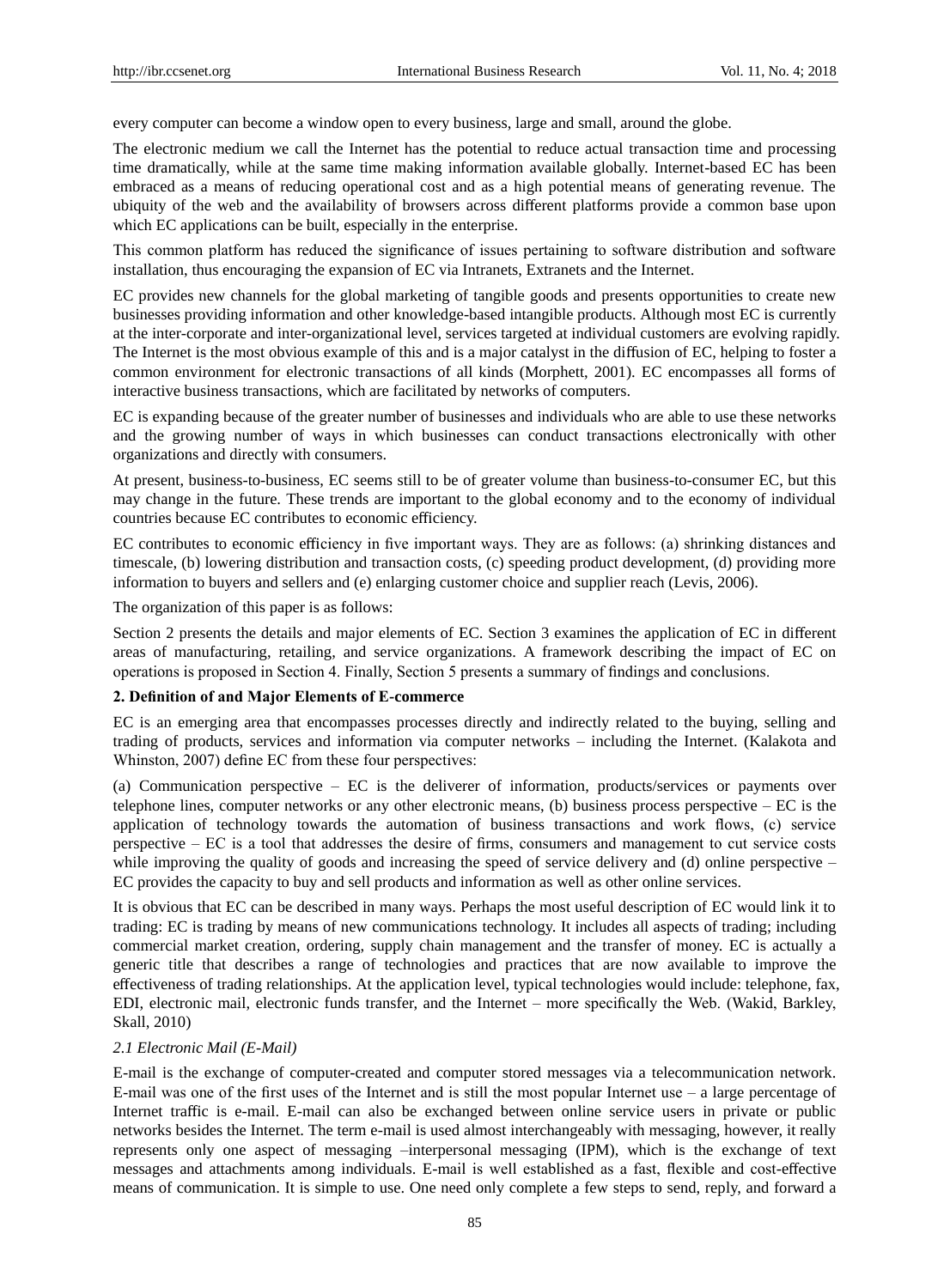message to one or many recipients, regardless of the geographic location. E-mail is linked to an electronic postal system wherein an addressed envelope accompanies each message sent to a mailbox.

From there, the message is dispatched to a delivery network, through which it is conveyed via the message transfer service until it arrives at the recipient's mailbox. Recipients then access their mailboxes and open their mail at a time that is convenient to them.

E-mail is a cheap and convenient way for people to communicate. As people spend more and more time away from a desk, it can be an easy and efficient way of exchanging information.

This can increase a person's productivity up to a point, beyond which e-mail volume can be so great that it inhibits productivity rather than enhancing it.

Under such conditions, groupware becomes a viable option to facilitate electronic interaction among groups of people who must communicate to accomplish group tasks. The greater control groupware can provide for the nature of participant communications and can encourage greater work related communications. Groupware products can be Internet based – NetMeeting is a good example of such a product.

## *2.2 Electronic Data Interchange (EDI)*

Transacting regular business via e-mail has its limitations. Beyond a certain traffic volume, EDI becomes a preferred alternative. EDI is computer-to-computer exchange of business documents without human intervention. EDI can handle high volume transactional traffic between companies.

Formal document and transmission standards inherent in EDI, combined with adequate bandwidth, permit large transaction volumes. EDI enables enterprises to exchange precisely formatted business orders, payments, or even engineering drawings, electronically via a direct communication link, with no human intervention.

The major benefit of this technology is realized when EDI is integrated into a company's EC system. According to (Mohsen, 2007), EDI will help to reduce inventories, foster JIT management, promote engineering interchange, and improve work scheduling. Companies that have success-fully implemented EDI have reported general benefits of expedited purchasing processes, reduced transaction cycle times, higher inventory turnovers, faster response times and overall improved service (Sohal. 2012) states that EDI provides quick order responses from suppliers and automatic ordering from customers.

#### *2.3 Internet and Electronic Commerce*

The open standards of the Internet ensure that large organizations can easily extend their trading communities, by increasing the efficiency of their business operations. In addition, smaller companies Found the proprietary communication technologies of the last decade too complex and costly, can now select the level of communication appropriate for their businesses and benefit from the Internet revolution and the EC revolution. Organizations new to EC will find the open standards provided by Internet technologies easy to implement, quick to learn, and fast and efficient to use. The capabilities and opportunities afforded by an Internet-based electronic marketplace will significantly improve the productivity and competitiveness of participating companies, whether they are suppliers or customers.

The Internet houses an on-line global marketplace that operates 24 hours a day, with millions of sellers, buyers, products and services. The Internet and its capabilities also provide companies with new, more cost effective and time-efficient means for working with customers, suppliers and development partners. Internet-based EC will enable companies to:

- Shorten procurement cycles through the use of on-line catalogues, ordering, and payment;
- Cut costs on both stock and manufactured parts through competitive bidding;
- Reduce development cycles and accelerate time- to-market through collaborative engineering, product, and process design, regardless of the location of participants;
- Gain access to worldwide markets at a fraction of traditional costs;
- Ensure that the product, marketing information, and prices are always up to date;
- Significantly increase the speed of communication, especially international communication;
- Drastically reduce purchasing and production cycles;
- Reduce the cost of communications directly (E-mail and EDI save on postage) and speed up communication can reduce inventory and related inventory and purchasing costs;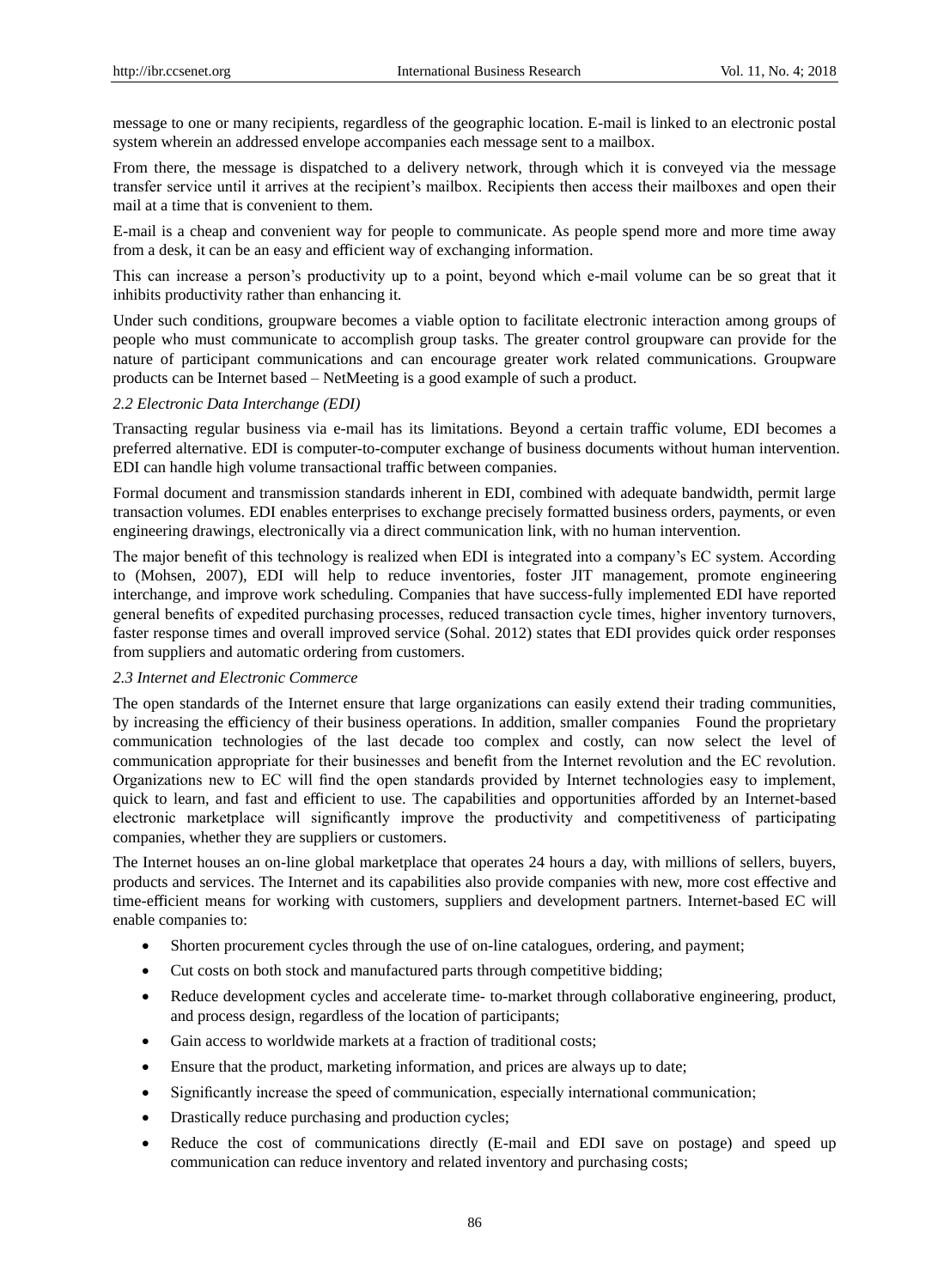- Promote closer relationship with customers and suppliers, e.g. web sites enable companies to maintain customers and suppliers apprised of developments that concern them and practice effective relationship marketing;
- Provide a quick and easy way of exchanging information about a company and its products, internally and externally e.g. WWW sites, Intranets, and extranets;
- Take advantage of alternative sales channels and tap new markets or markets niches.

The Internet and WWW offer the opportunity to expand EC activity in the contract cycle to enable new suppliers to service new customers electronically, even to the point of negotiating new contracts. The WWW enables business-to-business and business-to-consumer transactions. Tim Berners-Lee created the web protocols in 1990 that were introduced onto the Internet in 1991 using Nicola Pellow's line-model browser and the existing hypertext mark-up language (HTML) (Aaron, Decina, Skillen 2012).

When combined with Mosaic in 1993, the web protocols brought us the world wide web (WWW of just the Web). The Internet, or more specifically the Web, is a key ingredient in EC, as we know it today. Among other things, the web provides a common platform for home pages and hence electronic storefronts, malls, auctions and more.

The success of the Internet and the popularity of the Web's user friendly, graphical user interface led to the development of Intranets (intra-organizational systems) and Extranets (inter-organizational systems). Intranets and Extranets rely on Internet protocols and Web interfaces.

These developments, along with the Internet, contributed to the growth of global procurement of goods and services. Probably more important is that the Internet-like technology infrastructures facilitated internal and external dissemination of company information and allowed firms to better manage customer relationships. Cisco Systems, with EC sales of over \$28 million per day, has been very successful in using Intranets and Extranets in support of its business processes. Cisco started with EDI, but migrated to a very sophisticated and highly effective customer management system.

## **3. Application of E-Commerce in Operations (Manufacturing and Services)**

EC is changing manufacturing systems from mass production to demand-driven, possibly customized, just-in-time manufacturing systems.

Companies like IBM, General Motors, General Electric and Boeing are assembling products for which the components are manufactured in many locations. Sub-assemblers gather materials and parts from their vendors and they may use one or more tiers of manufacturers. Communication, collaboration and coordination become critical in such multitier systems. Using electronic bidding, assemblers get sub-assemblies 15–20 percent cheaper than before, and up to 80 percent faster.

These systems are flexible and adaptable, allowing fast changes with minimum cost. Costly inventories, once inherent in mass production systems, can be minimized (Turban, Lee, King, Chung, 2012)

Companies in the service sector, such as banks and stock brokerage houses, were online even before the Internet – the digitization of their business processes made this possible. In the early years of digitization in the financial industry, businesses such as banks provided clients with software on disc. The software that the users installed in their computers provided them with access to the vendor's database over private lines, and later over the Internet. Over time, companies started allowing customers to download the software instead of supplying it to them on disc.

Today, there is no need for the software since Internet browsers allow users to conduct business transactions with these service operations. Similarly, travel and real estate agents extracted information from information systems installed in their offices. They delivered information to the customers by mail and courier, or customers had to visit the agency office to get information and documentation of service transactions. For real estate businesses, customers visited the office to view a video clip or to see photos of real estate for sale. Today, many of the services of travel and real estate companies are available anywhere and anytime over the Internet. EC, largely through the Internet, provides customers with direct access to services. As a consequence, most of the value added tasks of agents and brokers can be automated. As more and more people accept EC as an alternative to more traditional labor intensive processes that have for years supported these types of service businesses, there will be less need for human representatives to directly provide the service and greater need for technical personnel to create and maintain the technical systems that support the services. The attention now is to how EC supports functional activities in organizations.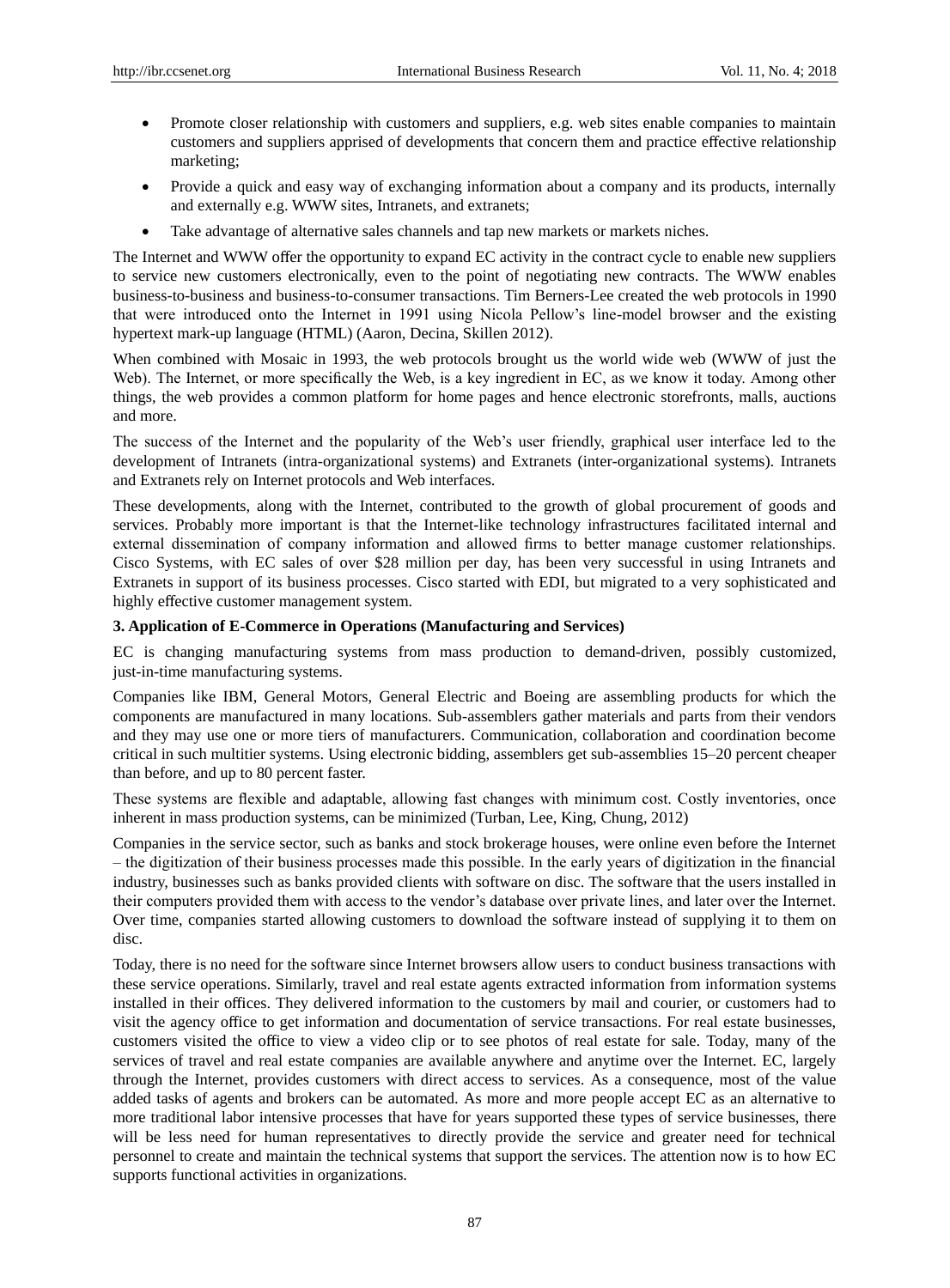# *3.1 Marketing*

A market is a network of interactions and relationships where information, products, services and payments are exchanged. When the marketplace is electronic, the business center is no a physical building but rather a network that facilitates and supports business interactions and transactions. The electronic market brings buyers and sellers together, but not necessarily in the same place and not necessarily at the same point in time. The market handles all the necessary transactions to facilitate exchange, including the exchange of funds (with or without the involvement of banks). The advent of EC is changing marketing practice. In particular, the transformation of traditional intermediaries such as retailers occurs as a result of new computer-mediated relationships. One need only examine the setting of an interactive home-shopping supermarket to appreciate the changing role of the retailer in EC (Davis, Buchanan, Brodie, 2012). EC systems for business-to-business commerce on the Internet are still in their infancy.

Internet electronic markets for business-to-business EC, follow the n-suppliers while m-customers scenario is slowly evolving. Comprehensive Internet EC systems should provide sure and easy access, be easy to use, help overcome differences in time of business, location, and language between suppliers and customers, and at the same time support the entire trading process in business-to-business commerce. (Block and Segev, 2012) suggest the following EC impacts on marketing:

- Product promotion: EC enhances the promotion of products and services through direct, information-rich and interactive contact with customers.
- New sales channels: EC creates a new distribution channel for existing products, owing to its

direct support of research on customers and the bidirectional nature of communication.

- Direct savings: The cost of delivering information to customers over the Internet results in substantial savings to senders (when compared with non-electronic delivery or delivery via VAN systems). Major savings are also realized in the direct delivery of digitized products (such as music and software) as compared to the costs of traditional delivery.
- Reduced cycle time: The delivery time for digitized products and services can be reduced to seconds. Also, the administrative work related to physical delivery, especially across international borders, can be reduced significantly, reducing the cycle time by more than 90 percent.
- Customer service: Customer service can be greatly enhanced by enabling customers to find detailed information online. (For example, FedEx allows customers to trace the status of their packages.) Also, intelligent agents can answer standard e-mail questions in seconds.

Finally, human expert services can be expedited using help-desk software. EC supports marketing intelligence. Intelligence systems aid in acquiring information to evaluate alternatives and to assist in making choices (choice is selection from among the alternatives). EC directly supports the following three intelligence activities: (a) search for products, (b) management of search criteria, and (c) comparison of products found.

- (a) Search for products: Once one feels/recognizes a need, one develops a set of more or less specific criteria for a desired product. One can then search for products that meet the criteria. In using the Internet for one's search, one might use hyperlinks, 3D navigation, a search engine or any other navigational technology to assist one in one's search. During this search one may decide to switch to criteria management or comparison activity. Such a switch might be promoted by on-screen information (e.g. an advertisement for a related product) or as the result of an internal decision (e.g. due to an impasse in the search for a particular product).
- (b) Management of search criteria: Criteria management occurs when one encounters information that prompts one to alter one's search criteria. The alteration may be a slight refinement of the current criteria or the specification of completely new search criteria. Criteria may become more specific due to acquired information (i.e. in examining laptop computers and discovering great variation in weights, one might decide that the weight is an important consideration in the decision and set a specific target for the laptop weight). At times, an entirely new set of criteria will be generated, e.g. when a user encounters a product that fulfils other needs in addition to meeting current purchasing goals. This activity may occur before the search for products, as when the Web is used to gather information to supplement one's knowledge of the product one intends to purchase. In most cases, the search and specification of what is to be searched for will be the interleaved (but defined) activities. The decision to switch from a search goal to a criteria management goal will often be prompted by the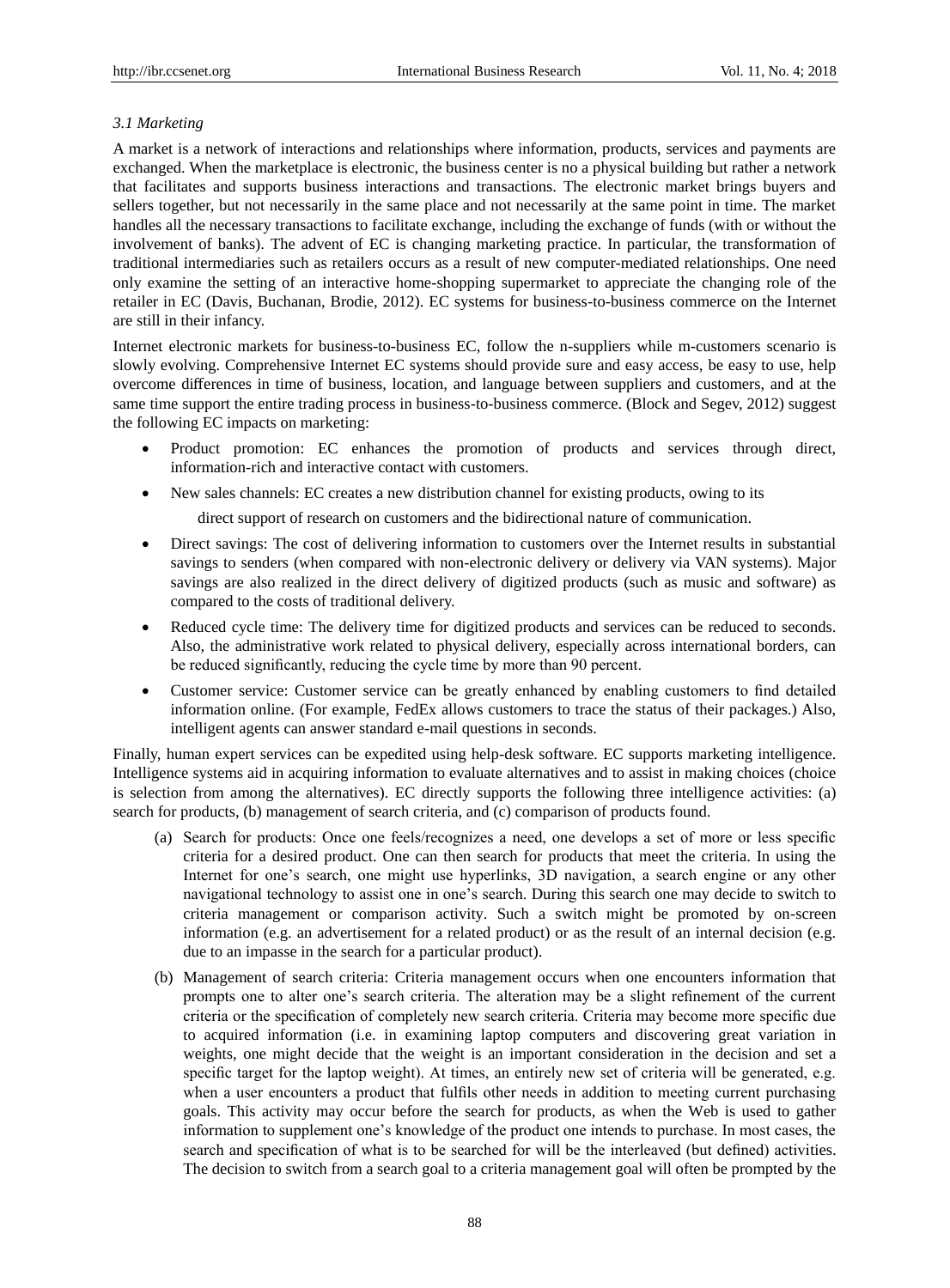display. Examples of prompts include advertisement, buttons offering product reviews, links to other information sources and the exposure to other products.

(c) Comparison of products: As users identify potential purchases, they need to compare them with each other, e.g. to find the cheapest, or perhaps the lightest. Often comparison will require simultaneous and relative assessment of products on a number of criteria. This stage corresponds to the Guttman, 2012 stages of product and merchant brokering.

## *3.2 Purchasing*

Automated purchasing and logistics are carried out between trading partners with well-established relationships – this is a primary application of EDI. Intelligence and valuable information are normally concentrated on the computer systems of the participants rather than the EDI channel between them. The purchase and direct selling offers the prospect of large-scale disintermediation eliminating middlemen from supply chains. Some traditional intermediary roles will become threatened as businesses and individuals reevaluate their trading patterns in response to new EC opportunities; however, far from eliminating the need for intermediaries, the Internet is currently generating a wide range of new opportunities in the facilitation and mediation of electronic trading environments. On-line purchasing environments are still very much in their infancy, and over the next few years, one may expect to see a rapid increase in the functionality of these environments that will assist both buyers and sellers. Intelligent purchasing advisors will assist buyers in specifying their product requirements, searching for product in formation, and selecting the best supplier. This might lead to a shift in the balance of power from sellers to buyers.

Delivery of a product can signal the termination of the negotiation stage or occur sometime afterwards (in either order). In some cases, the available payment options or delivery options may influence product and merchant brokering.

## *3.3 Design*

High quality design of products has been successfully achieved with the help of quality function deployment (QFD), design for manufacturing and design for quality. Also, various computer-based technologies have helped to improve the quality of product designs. These include computer-aided design (CAD), 3D Modeling and ProEngineer to reduce the time to develop new products. Since companies have been forced to compete based on flexibility and responsiveness in a global market, there is a need to reduce the product development cycle time – it accounts for a major portion of the total lead-time to deliver the product after receiving orders from customers.

Concurrent engineering (CE) has been employed to improve the communication between design and other functional areas by using cross-functional, multi-disciplinary teams for new product development. CE requires input from customers as well as from within the organization. The Internet can power methods such as QFD, and web-based data collection and mining, to help improve the quality of design and to enhance competitiveness in global markets. Design engineers located in different parts of the country or world can exchange information using the Internet and WWW.

This can reduce design time and improve the accuracy of the information on product design, and at the same time help to design products that will capture good market share. Companies are using an approach for marketing that uses continuously refined information about current and potential customers to anticipate and respond to their needs.

This is the practice of customer relationship management (CRM). CRM software (run by Internet) can be utilized to conduct research on customer requirements to facilitate better product design.

## *3.4 Production*

For organizations to stay in synchronization with the changes taking place in their operational and competitive environments, the use of fast, accurate information systems is crucial.

The implementation of e-manufacturing or e-service necessitates business-to-business (B2B) e-commerce. There are numerous Internet enabled supply chain management systems and enterprise resource planning (ERP) systems available today including MRP, SAP, BAAN, Oracle, and IBM e-business. Communication and data collection constraints are reduced with Web-based production of goods and services. Using database management, data warehouse and data mining technologies, the Web can facilitate interaction with customers and suppliers, data collection, and data analysis processes (Wang, Head, Archer 2012).

Outsourcing of service functions is becoming popular. By strategically outsourcing and focusing a company's core competencies, managers can leverage their firm's limited skills and resources for increased competitiveness.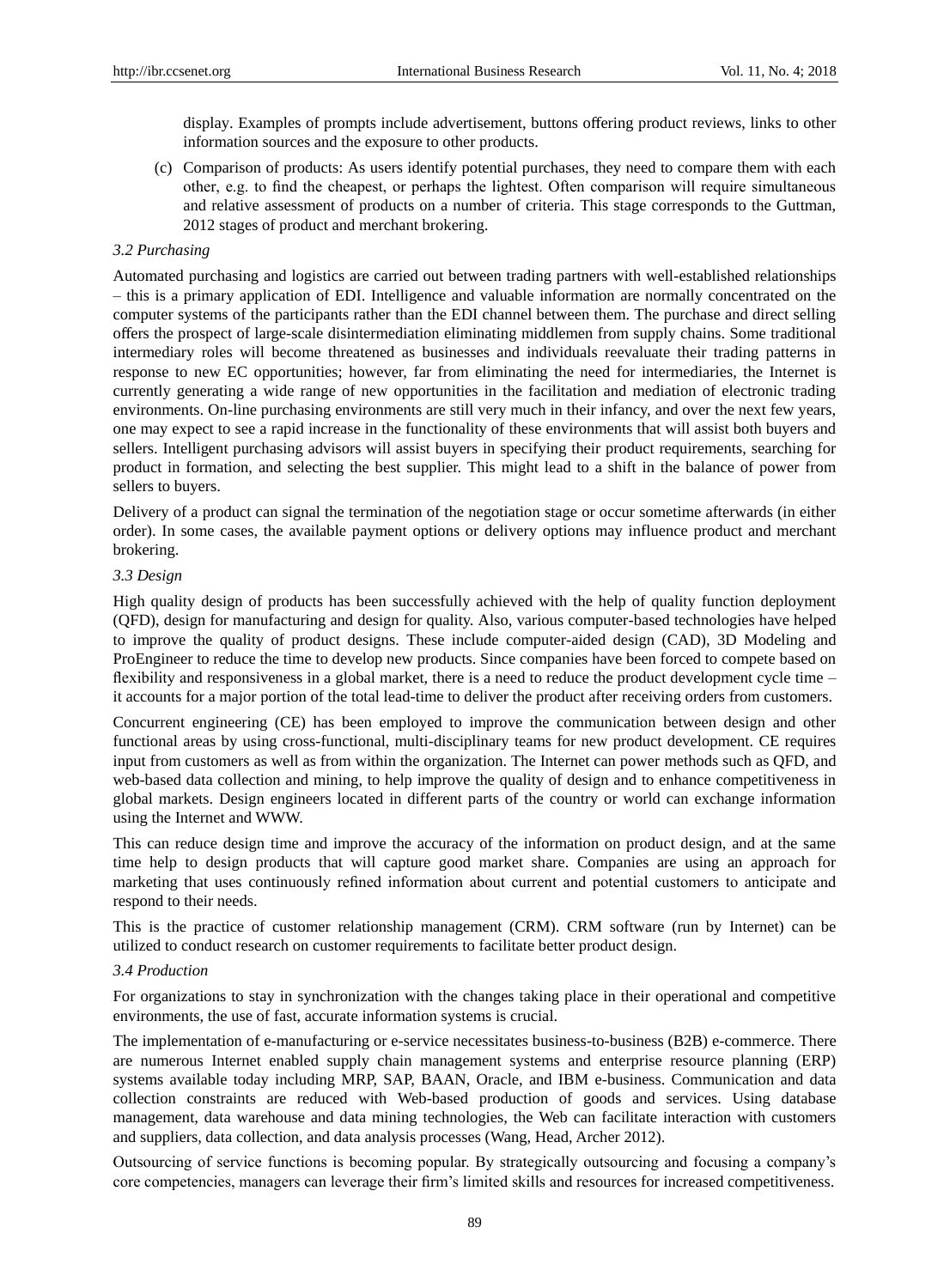Venkataraman and Henderson 2013 asserted that three interdependent vectors, the virtual encounter, virtual sourcing, and virtual expertise, are integral in realizing a virtual organizational structure.

Outsourcing offers firms the option of securing many, if not all of the capabilities necessary to conduct business-to-business and business-to-consumer EC.

The commercial applications on the Internet and their integration, with internal information systems such as intranets and enterprise resource planning (ERP) systems, have resulted in significant changes in networking and other technologies available for interorganizational information systems (IOS), allowing other business functions to make use of these networks (Wang, Head, Archer 2012). More advanced IOS extensions that affect supplier– customer relationships include Web-based interfaces, integration with supplier catalogues and internal information systems, and built-in business transaction rules based on purchase limits or negotiated contracts. Extremely close supplier–customer relationships, such as those between parts suppliers and automobile manufacturers, can encourage the use of IOS to link suppliers to customer inventory and production forecast data, transferring to suppliers the responsibility for automatic replenishment.

## *3.5 Sales and Distribution*

EC looks like it is finally coming into the mainstream and retailers are beginning to realize its key role in customer service. A large number of potential web shoppers abort their transactions in frustration over the process and have security fears about web-based transactions. Powerful techniques have been developed in the Internet framework to support the security requirements that are the foundation of EC (e.g., integrity, authentication, authorization and non-repudiation). Also, EC models for business-to-business and consumer-to-business transactions have been developed.

Moreover, the necessary regulation framework is being settled [28]. Notwithstanding technological support, human contact is still an important aspect that makes shopping in the physical world more comfortable to most people than shopping online.

So far, many people who surf retail web sites for products or services end up completing the commercial transaction over the phone. Strategies and products for bringing better customer service to EC are beginning to emerge. Internet telephony may be the missing link in the web shopping process. In the increasingly crowded arena of online shops and full-fledged e-malls, Internet protocol (IP) calling may be a strong point of differentiation. If vendors can harness IP voice technology to create icons and connections for live contact and call-back customer assistance, it could vastly increase the efficiency and the value of existing retail web sites and provide a more solid business model for launching new EC ventures.

The future pattern of competition between businesses is being reshaped by a number of new technical systems that provide new channels through which to reach consumers, and which allow the entry of new competitors into the established, once difficult to penetrate markets.

Companies formerly engaged solely in manufacturing and selling to intermediaries, like large textile and apparel manufacturers, have recognized opportunities created by these new technologies to compete directly with large retailers. Manufacturers are faced with a continual squeeze on profit margins for branded goods as retailers increase their buying power through increased scale of operation (larger size). Wal-Mart's practice of ''power buying'' is a good example – Wal-Mart dictates the terms of exchange and manufacturers can ''take it or leave it.'' Manufacturers face stiff competition from retailers who are increasingly emphasizing their own store brands, which quite often are produced in developing nations at a very low cost, forcing manufacturers to search for ways to compete more effectively and restore profitability. Information gained at the point of sale and control of display space allocation in stores, once gave retailers great advantage in increasing the market shares of their own brands (Graham, Hardaker, 2013). Additionally, retailers demanded high product variety from manufacturers, but it did not necessarily translate into display of the manufacturers full range of products within the retail establishments. Where there are conflicting views on marketability, only a limited number of products can gain shelf space.

For manufacturers, there are significant advantages to be gained from using new distribution channels to give visibility to their full range of products and to improve their competitive position by establishing close direct contact with those why buy their products. EC provides manufacturers with a great opportunity to sell and distribute directly to final customers.

One of the emerging EC technologies that some manufacturers have investigated is the smart Kiosk.

These are sophisticated devices spawned from the automated teller machine (ATM) systems used by banks. Touch screen driven terminals linked to distant servers use hypermedia systems to provide information on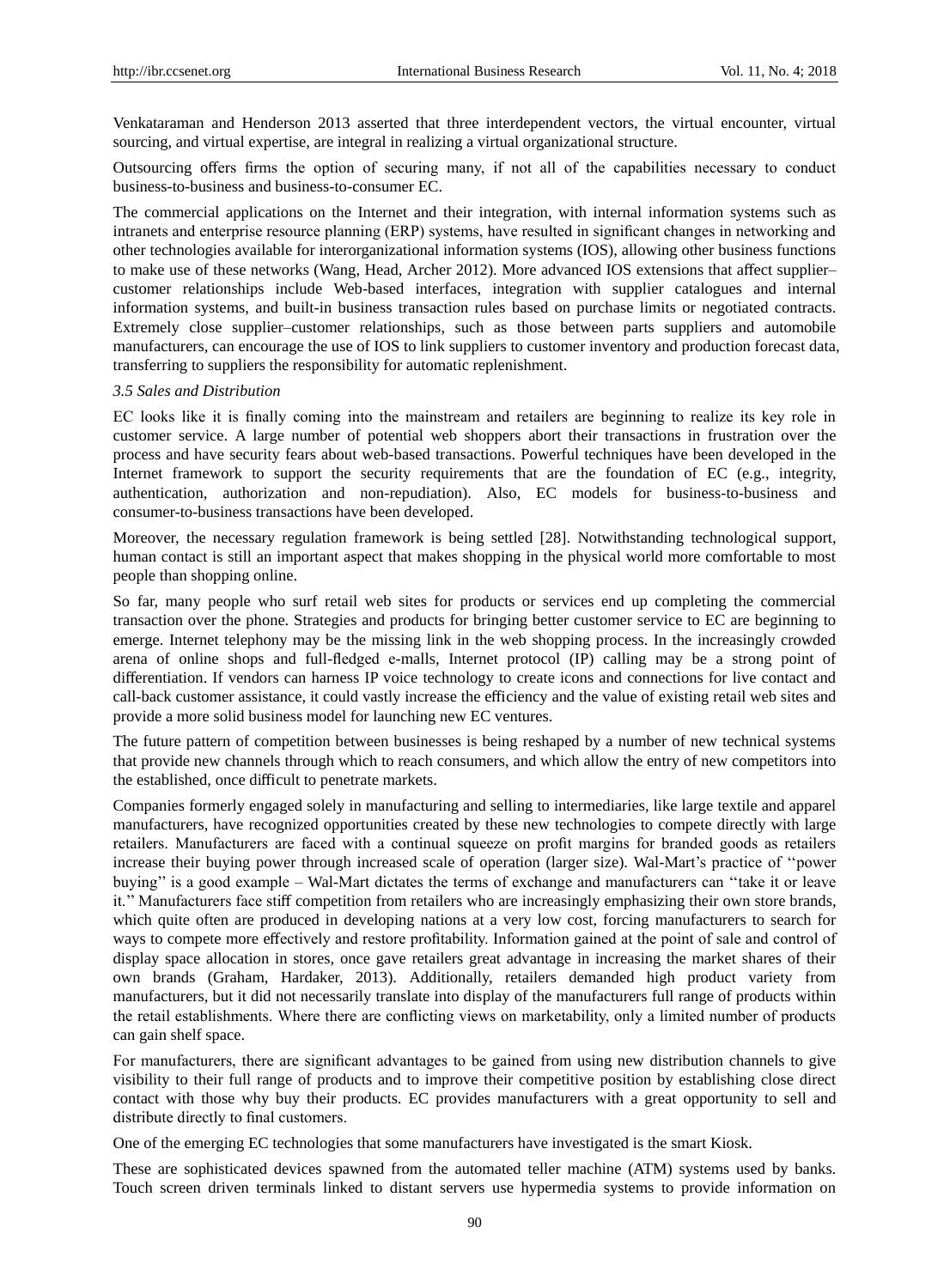products and support credit card purchases. Kiosks are thought suitable for location in high access public sites such as entertainment complexes, fast food restaurants, airports and train stations [30]. Kiosks can be used in retail stores to widen the range of products that are offered and to provide additional product information. They might also provide a supplement to the development of Internet selling-providing access points for those who do not have Internet access.

Obviously, these systems, as with other alternatives to traditional in-store retailing, have to be supported by effective networks of manufacturing or warehouse locations that can rapidly deliver products to customers. In this, as with the broader changes in supply chain management, the role of logistics is increasingly critical to success – it is not enough to sell a product at a competitive price, one must get it to the consumer fast to be considered a viable alternative to traditional store retailers.

Alternative marketing channels such as the Internet, and interactive cable and satellite-based teleshopping, are currently believed to offer great promise in changing the landscape of modern retailing. During a transitional stage, the Internet was mainly used to provide product information and to project a specific company image via web pages, but the number of retailers and manufacturers selling via the Internet is increasing daily.

A number of virtual malls have been developed to provide display space for groups of retailers, including smaller companies. Use of the Internet for selling is partly dependent on confidence in the security of Internet transactions.

It is note worthy, therefore, that encryption techniques and related security technology have improved to the point that Internet transactions may actually be less risky than traditional face-to-face and telephone transactions. Faster Internet access made possible by better phone modems, cable modems, faster processors, increased RAM, and more, have like-wise played a role in the expansion of Internet based EC.

The Internet can actually be used to distribute many informational products, as well as products like software and music that can also be digitized. Internet distribution can produce significant savings in shipping, and it facilitates delivery at speeds only hoped for by those using other, more traditional delivery modes such as truck, air, and rail. Even those who use traditional modes of transportation can use Internet based tools to increase customer service.

Web-based order tracking has become commonplace. It allows customers to trace the shipment of their orders without having to contact the shipper directly. UPS was one of the pioneers in offering this web-based customer service.

## *3.6 Human Resource Management*

The labor market has reached the web. One need only key in ''jobs'' in a search on nearly any search engine to discover the extent to which recruiters and job hunters have invaded the web.

Sites like Asia expact.com and job.com abound on the web. The web is now a good place for recruiters to go in search of employees, and for job hunters to go in search of jobs.

Many manufacturers, retailers, and service providers now advertise job openings on their own sites, making it easy for qualified applicants to contact them. Further-more, the data supplied by applicants can be directed to a database, making it very easy for the HRM personnel to limit their examination of applicant data, to only those meeting specific search criteria.

Some companies have made it possible for employees to manage their benefits and retirement accounts via the web. Employees can access information concerning their benefits or retirement accounts, and they can in many instances make changes themselves, without the assistance of a HRM representative.

This is convenient for employees and it is a time saver for HRM employees, who are relieved of some of the tasks related to supplying information to employees about benefits, retirement, policies, and more. One might not initially think of these things as EC, but they do fall within the domain of EC. Multimedia training and education is likewise possible with the Internet. Education and training can be purchased and delivered via the Internet, Extranets or Intranets. A major advantage of this approach is that those using the services can opt to use them at a convenient time, and at their own pace, unlike education and training provided through seminars, or the traditional classroom environment. Much of the education and training made available in this way is interactive in nature, which enhances its value to users by making it less boring and more effective.

## *3.7 Warehousing*

EDI can help to minimize warehousing cost. EDI enables minimal stocks to be held with the resultant saving in the costs of storage, insurance, warehousing and security. Improved audit trails lead to better stock management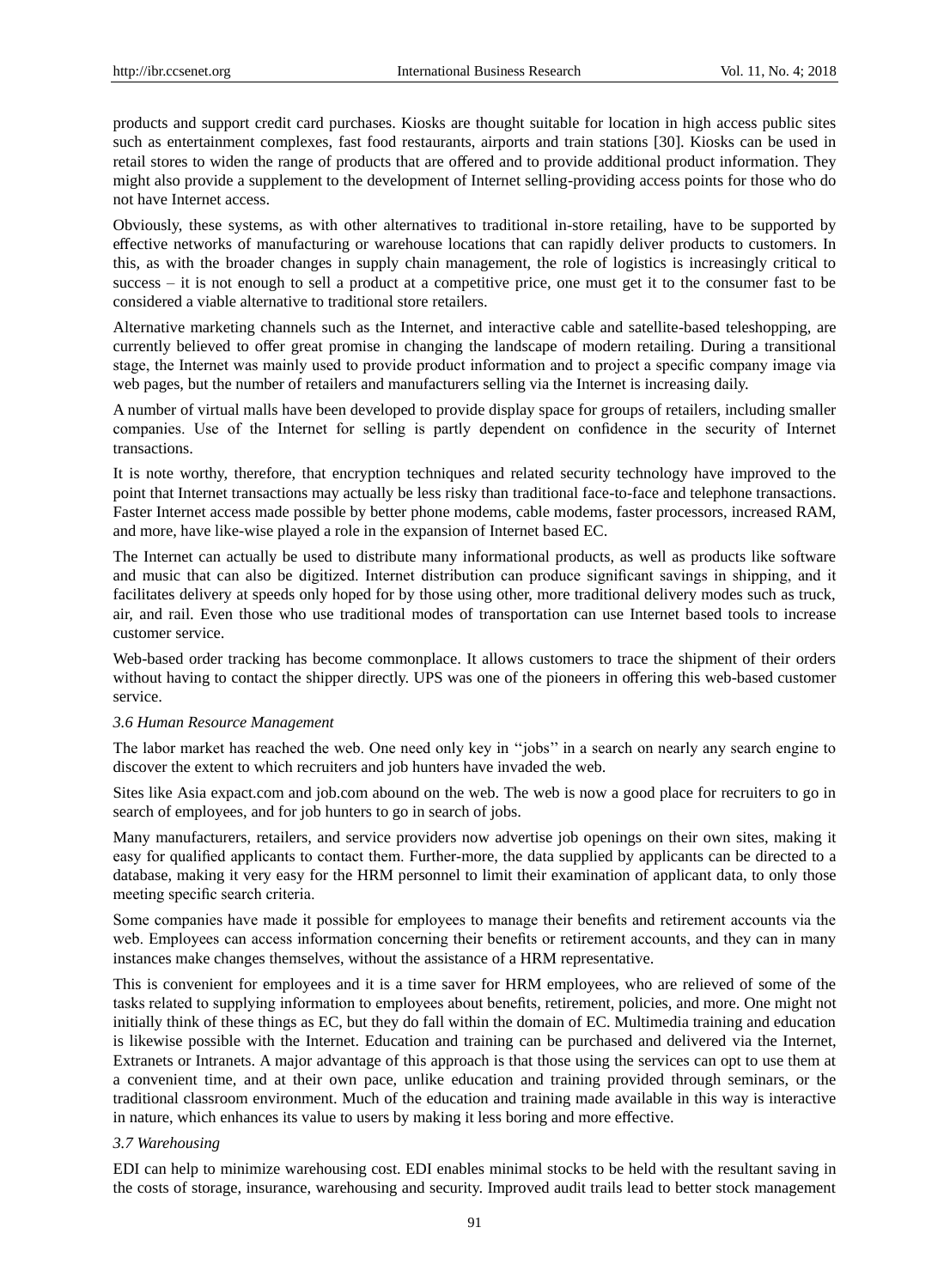and account- ability. Reduction in manual processing reduces the need for people, thus labor cost savings are possible. Just-in-time manufacturing refers to the ability to produce minimal sized batches of finished goods, only when needed, i.e. responding to market pull; in an extended supply chain, EDI leads to minimal stock holdings by all parties and hence a reduced supply chain system operating costs. EDI also helps to improve cash flow – vast improvements in matching invoices against orders and receipts become possible leading to timely payment. Reduced stock handling saves money (Davis, Buchanan, Brodie 2011).

## *3.8 Supplier Development*

EC's access to information and suppliers can empower buyers by giving them access in turn to a larger number of alternative products, and by allowing them to consider a larger number of vendors. Companies can also establish contact and do business with a wider range of trading partners and customers. Many organizations can do business globally because EC can reduce and even eliminate barriers associated with time and distance (Levis. 2006) Intelligent agents can assist buyers in finding the best prices on products and the most favorable terms available from suppliers. These intelligent agents can do in seconds, or perhaps minutes, what might take a person days or weeks to do using traditional approaches to comparison shopping which require phone, catalogues, and lots of time.

Networks can also help businesses by communicating more often and more effectively with suppliers and customers, using a variety of media that provide for richer, more personalized communications. More information can be exchanged between internal and external entities, which previously had no contact with each other.

Businesses have shown tremendous interest in using the Internet as a means for building stronger relationships with customers, suppliers and business partners as well as in using Internet-based networks internally to facilitate collaboration between employees, dissemination of information, and reduction of communication expenses (Decina, Trecordi 2012).

## **4. A Framework for Improving the Operations in an E-Commerce Environment**

As the ever-growing WWW becomes more popular, EC promises to become a mainstay of modern business (Griffith, Elson, Amos 2012). Enterprises are generating demand for Internet connectivity through the development of new service offerings that provide value to customers. Many people think EC is just having a web site, but EC is much more than that.

There are dozens of applications of EC such as home banking, shopping in online stores and malls, buying stocks, finding a job, conducting an auction and collaborating electronically on research and development projects (Aaron, Decina, Skillen, 2010). To execute these applications, it is necessary to have supporting information, and organizational infrastructure and systems. Companies now find that the development of a WWW presence is a competitive necessity, particularly for retailers who need to establish online storefronts. Even so, there are few useful frameworks in the EC literature to help managers understand the potential of EC.

The framework proposed herein relates E-commerce application areas and EC tools and systems to the various functional areas of an organization to suggest how EC might support functional activities (see Table 1). For example, marketing can use e-commerce tools and systems such as B2B systems, Internet ordering, and Web sites to promote products or services, develop sales channels, achieve direct cost savings, reduce cycle time, and enhance and expand customer services.

Similarly, production can apply the e-commerce systems such as B2B systems; Internet powered MRP, ERP, SAP and BAAN are applied for effective production, planning and control, scheduling, inventory management and quality control. WWW communication, e-mail, and research can assist in supplier development, data mining and data warehousing, for more productive models partnership formation and supplier development.

E-commerce technologies can be used in other functional areas such as purchasing, design, sales and distribution, human resource management and warehousing (see for further details, Table 1).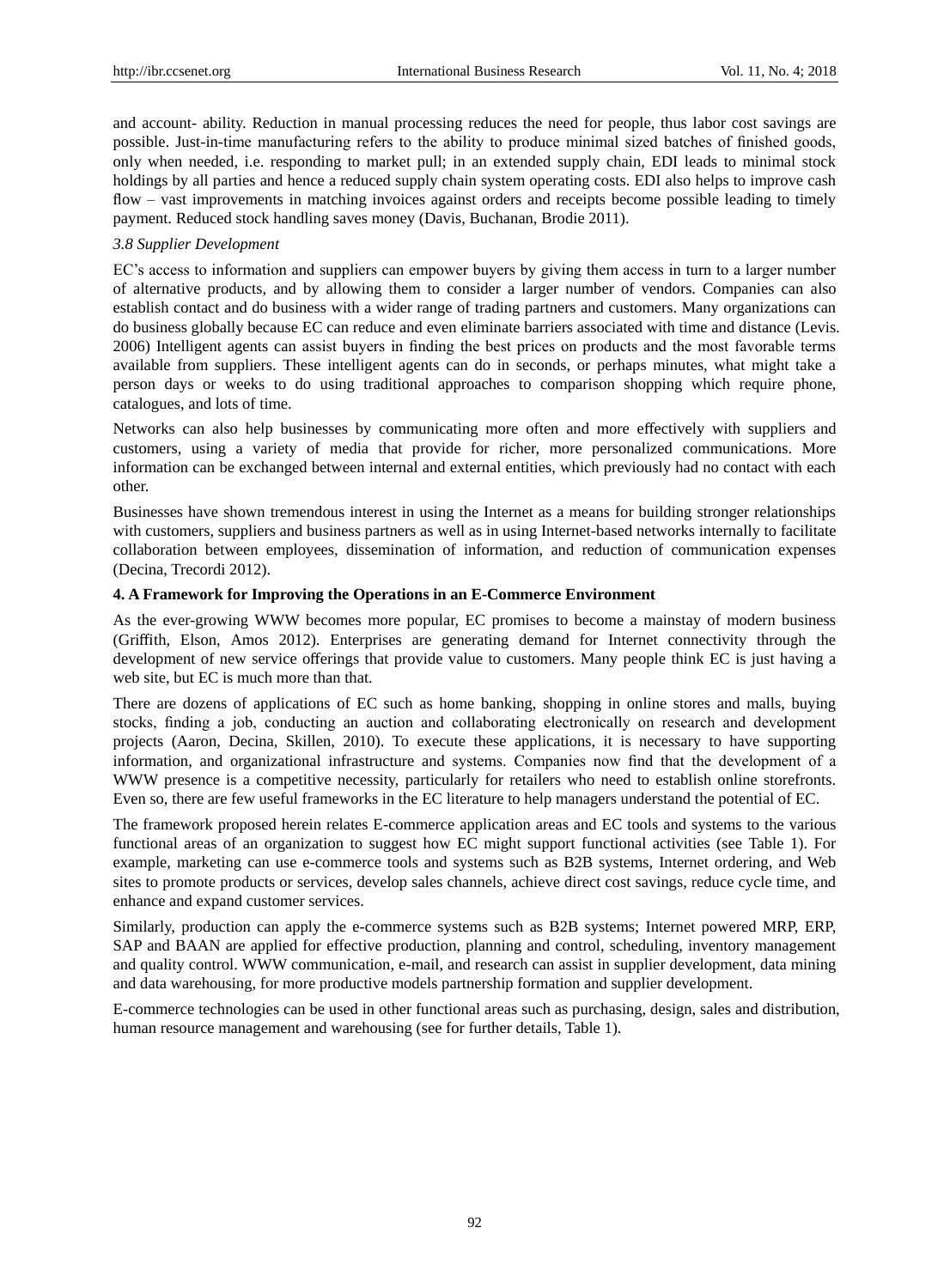| Organizational functional areas | applications<br>E-commerce<br>contributions                                                                                                                  | and/or E-commerce tools and systems                                                                                                                                     |
|---------------------------------|--------------------------------------------------------------------------------------------------------------------------------------------------------------|-------------------------------------------------------------------------------------------------------------------------------------------------------------------------|
| Marketing                       | Product promotion, new sales channels,<br>direct savings, reduced cycle time,<br>customer services                                                           | B2B e-commerce, Internet ordering,<br>Website for the company                                                                                                           |
| Purchasing                      | transfer,<br>fund<br>supplier<br>Ordering,<br>selection                                                                                                      | EDI, Internet-purchasing, EFT                                                                                                                                           |
| Design                          | feedback,<br>Customer<br>research<br>on<br>customer requirements, product<br>design, quality function<br>deployment,<br>data<br>mining<br>and<br>warehousing | WWW integrated CAD, Hyperlinks,<br>3D navigation, Internet for data and<br>information exchange                                                                         |
| Production                      | Production<br>planning<br>and<br>control.<br>scheduling.<br>inventory<br>management,<br>quality control                                                      | B2B e-commerce, MRP, ERP, SAP,<br><b>IBM</b><br>BAAN,<br>e-commerce<br>(web)<br>integrated)                                                                             |
| Sales and distribution          | Internet sales, selection of distribution<br>channels, transportation, scheduling,<br>third party logistics                                                  | Electronic funds transfer, On-line TPS,<br>Bar-coding<br>system,<br>ERP, WWW<br>inventory<br>integrated<br>management,<br>Internet delivery of products and<br>services |
| Human resource management       | E-recruiting,<br>benefit<br>selection<br>and<br>training and education<br>management,<br>using WWW                                                           | E-mails, interactive web sites, WWW<br>based multimedia applications                                                                                                    |
| Warehousing                     | Inventory management,<br>forecasting,<br>scheduling of work force                                                                                            | EDI, EFT, WWW integrated inventory<br>management                                                                                                                        |
| Supplier development            | Partnership, supplier development                                                                                                                            | WWW assisted supplier<br>selection,<br>communication-using<br>Internet<br>(e-mails), research on suppliers and<br>products with WWW and intelligent<br>agents           |

#### Table 1. Application of e-commerce in operation

## **5. Summary of Findings and Conclusions**

By examining the evolving role of e-commerce on the operation of manufacturers, retailers, and service providers. A framework for describing EC components and their role in operations is set forth. For companies that fully exploit its potential, EC offers the possibility of breakthrough changes; changes that so radically after customer expectations that they redefine the market or create entirely new markets.

To reap the benefits of EC, firms must understand its potential, its components, their own businesses, and the businesses of trading partners.

Businesses must focus on strong partnerships and the core products and structure that make EC possible. They must define, develop, and use the EC infrastructure that will empower their businesses to take advantage of new business opportunities. Development of effective strategies for achieving competitive advantage through EC will be necessary for success in the 21st century.

EC requires substantial infrastructure planning. Pursuing EC goals with underpowered hardware equipped with inadequate bandwidth, ill-considered software, and no coherent data management strategy is a recipe for disaster.

Infrastructure planning is critical to success. A badly designed system performs poorly at best and at worst invites security problems. The infrastructure must be designed with sufficient flexibility to allow for adaptive change, as will be surely mandated with the continued evolution of EC.

Good infrastructure planning can make the difference in whether future EC developments create problems or opportunities for a business. Historically, many infrastructure services have been provided by subscription with direct monthly aggregated billing. EC enables other business models such as immediate payment for services. Rather than each provider providing separate user billing, a common shared billing infrastructure, similar to the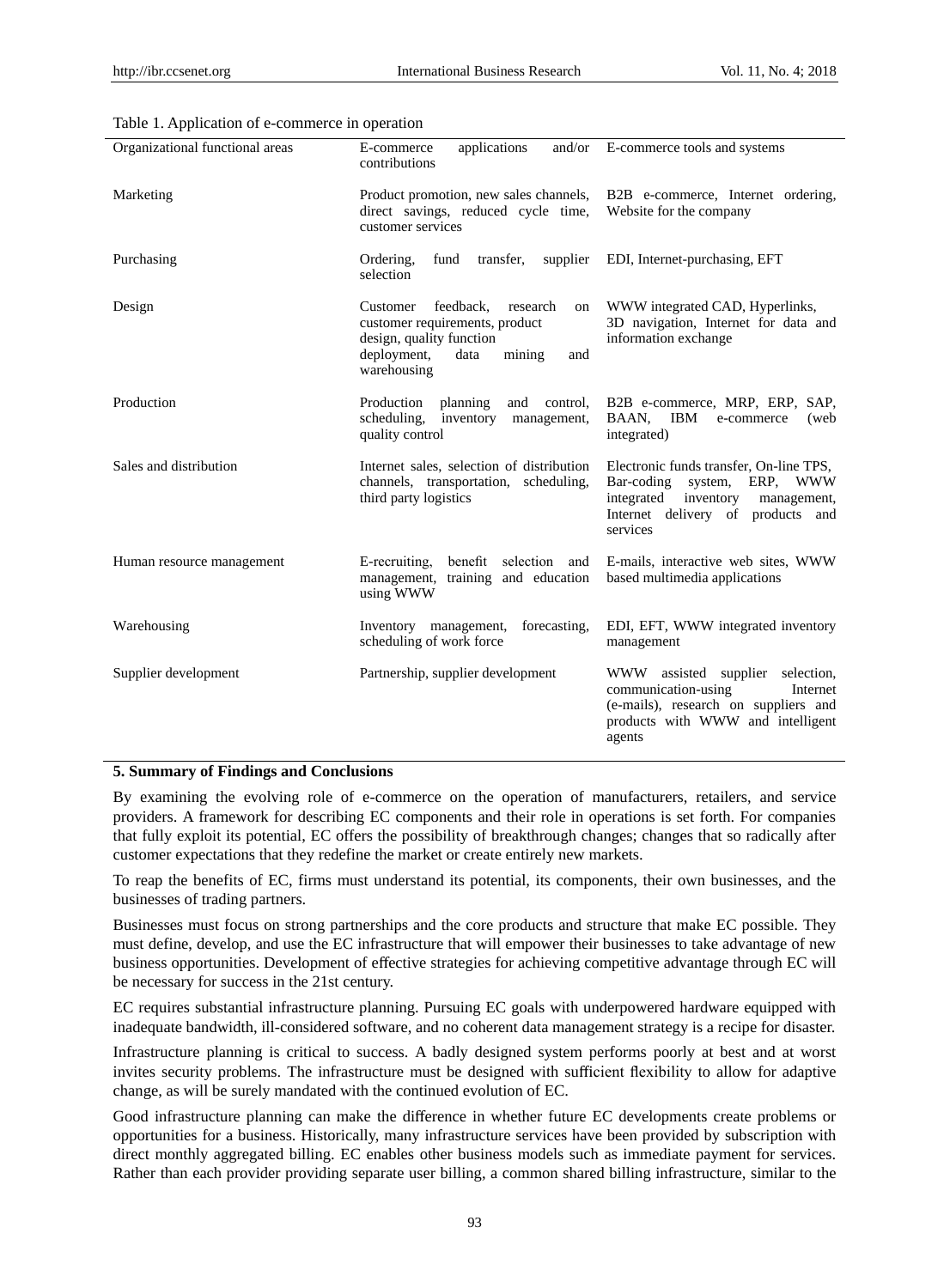credit card associations, could be developed. This may be more flexible and cost-effective and it may reduce credit risks to providers.

A necessary ingredient of EC, user authentication to prevent fraud, has a major disadvantage for users with the loss of privacy. Authentication allows providers to log user activities and data warehousing across a variety of suppliers and providers. Without definitive privacy policy, the development of a dynamic market may be stifled. A customer care organization can preserve user anonymity and enforce privacy policy.

The world around us is rapidly changing. The above-mentioned issues must be addressed, as must others that exists, or will arise. The Internet and other EC related developments have the potential to radically change the ways in which we communicate, interact, receive information and entertainment, and acquire goods and services. For businesses to survive and prosper in the  $21<sup>st</sup>$  century and beyond, they must develop business

## **References**

- Aaron, R., Decina, M., & Skillen, R. (2009). Electronic commerce: Enablers and implications. *IEEE Communications Magazine, 37*(9), 47-52. https://doi.org/10.1109/35.790861
- Archer, N., & Yuan, Y. (2011). Managing business-to-business relationships throughout the e-commerce procurement life cycle. *Internet Research: Electronic Networking Applications and Policy, 10*(5), 385-395. https://doi.org/10.1108/10662240010349390
- Asokan, N., Janson, P. A., Steiner, M., & Waidner, M. (2002). The state of the art in electronic payment systems. *IEEE Computer, 30*(9), 28-35. https://doi.org/10.1109/2.612244
- Bartell, R. L., Blackwood, N. A., Eggenschwiler, D., Nguyen, M., Schnidrig, C., & Yatchman, M. J. (2012). The MediaXactt system – a framework for personalized electronic commerce services. *Bell Labs Technical Journal, 4*(2), 153-173. https://doi.org/10.1002/bltj.2170
- Block, M., & Segev, A. (2010). Leveraging electronic commerce for competitive advantage: A business value framework, Proceeding of the Ninth International Conference on EDI ISO, Bled, Slovenia, 2010.
- Boll, S., Gruner, A., Haaf, A., & Klas, W. (2014). EMP A database driven electronic market place for business-to-business commerce on the Internet. *Distributed and Parallel Databases, 7*(2), 149-177. https://doi.org/10.1023/A:1008754511383
- Boudette, N. (2010). Electronic data interchange. *Industry Week, 18,* 52-55.
- Davis, R., Buchanan, O. M., & Brodie, R. (2013). Relationship marketing in electronic commerce environments. *Journal of Information Technology, 14*(4), 319-331. https://doi.org/10.1080/026839699344449
- Decina, M., & Trecordi, V. (2013). Voice over Internet protocol and human-assisted e-commerce. *IEEE Communication*, 574-585.
- Garrett, S. G. E., & Skevington, P. J. (2012). An introduction to e-commerce. *BT Technology Journal, 17*(3), 11-16. https://doi.org/10.1023/A:1009612000420
- GE, Building virtual global trading communities through electronic commerce outsourcing, White Paper, 2012.
- Graham, G., & Hardaker, G. (2012). Supply-chain management across the Internet. *International Journal of Physical Distribution and Logistic Management, 30*(3/4), 286-295. https://doi.org/10.1108/09600030010326055
- Griffith, J., & Elson, B. D. (2011). Amos, A customer–supplier interaction model to improve customer focus in turbulent markets. *Managing Service Quality, 11*(1), 57-66. https://doi.org/10.1108/09604520110366151
- Guttman, R. H., Moukas, A. G., & Maes, P. (2009). Agent-mediated electronic commerce: A survey. *Knowledge Engineering Review, 13*(2), 147-159. https://doi.org/10.1017/S0269888998002082
- Kalakota, R., & Whinston, A. B. (2012). Electronic Commerce: A Manager's Guide, Addison-Wesley, Reading, MA, 2012.
- Levis, K. (2006). Electronic commerce. *British Telecommunications Engineering, 14*(4), 281-285.
- Mohsen, A. (2012). CIM getting set for implementation. *International Journal of Industrial Management and Data Systems, 97*(1–2), 3-9.
- Morphett, I. (2006). Foreword. *BT Technology Journal, 17*(3), 17-23.
- OECD, Electronic Commerce: Opportunities and Challenges for Government, OECD Publication, Vienna, 2010.
- Peppard, J. (2009). Customer relationship management (CRM) in financial services. *European Management*